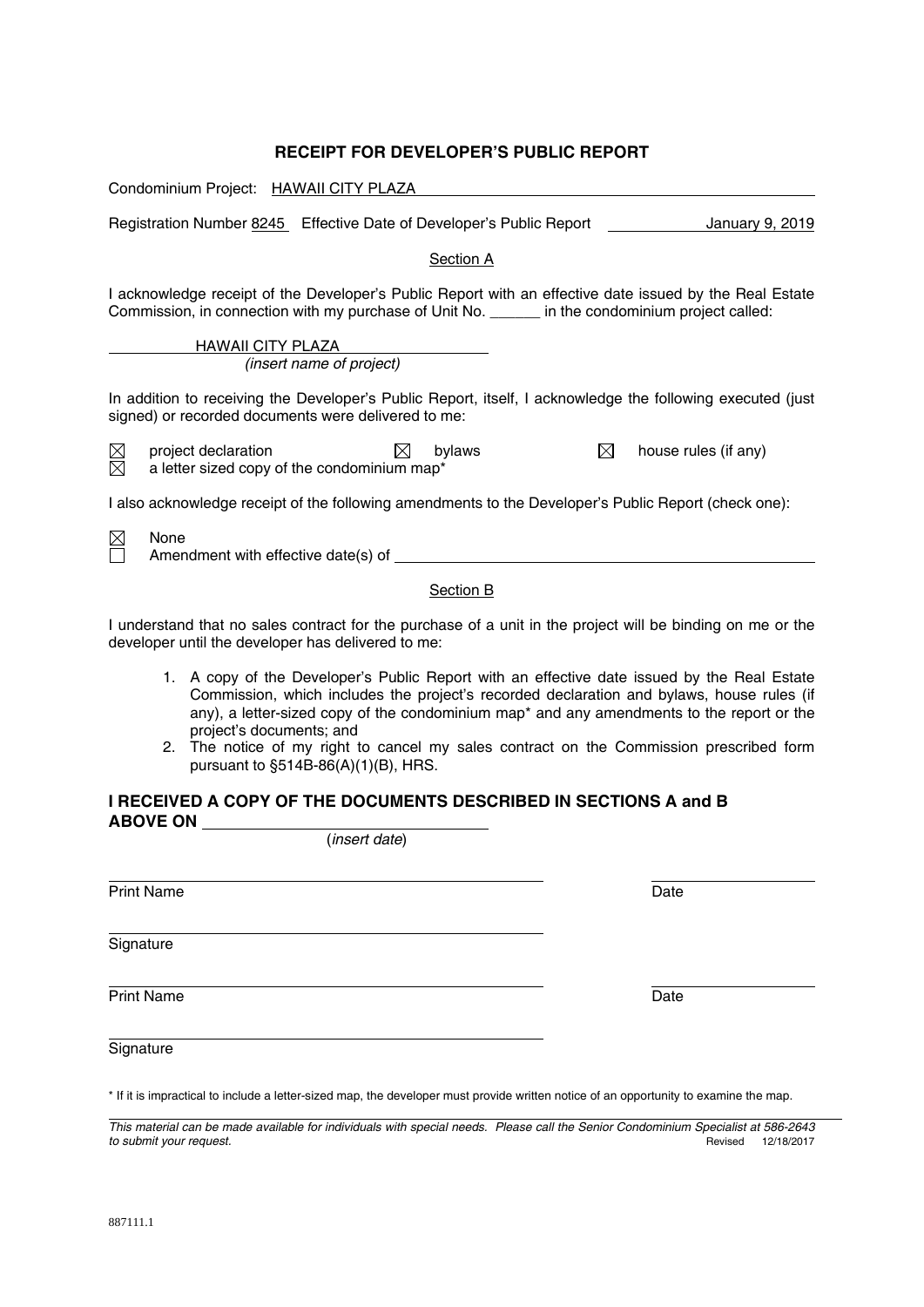# **NOTICE OF RIGHT TO CANCEL SALES CONTRACT**

| Condominium Project:   | HAWAII CITY PLAZA                                               |
|------------------------|-----------------------------------------------------------------|
| Registration No.: 8245 | Effective Date of Developer's Public Report:<br>January 9, 2019 |

A. I have signed a sales contract for Unit No.  $\qquad \qquad$  in the condominium project described above.

- B. I understand that I have a right under Hawaii law to cancel my sales contract up to midnight on the thirtieth  $(30<sup>th</sup>)$  day after the developer has delivered to me:
	- 1. The Developer's Public Report with an effective date issued by the Real Estate Commission, which includes the project's recorded declaration and bylaws, house rules (if any), a letter-sized copy of the condominium map,\* and any amendments to the report or the project's documents; and
	- 2. This Notice of Right to Cancel Sales Contract.
- C. If I cancel my sales contract, I understand that I will be entitled to the refund of any down payment or deposit that I have made, less any escrow cancellation fee and other costs, up to \$250 (§514B-90, HRS). If I decide to cancel, I understand that I may do so by notifying the developer in writing by: (a) personal delivery; (b) registered or certified mail with adequate postage, at the following address: 1585 Kapiolani Boulevard, Honolulu, Hawaii 96814; or (c) facsimile (fax) transmission at the following fax number: (808) \_\_\_\_\_\_\_\_\_\_\_\_. My written cancellation may be any written statement signed and dated by me that states my decision to cancel my sales contract, or I may use this Notice by checking the appropriate box, signing and dating this Notice and returning it to the developer.
- D. I understand that if I do not cancel my sales contract by the deadline described in Section B above, or if I close the purchase of the unit before the deadline described in Section B above, I will be considered to have waived my right to cancel my sales contract under Hawaii law. I also understand that I can waive my right to cancel my sales contract under Hawaii law by checking the appropriate box below, signing and dating this Notice and returning it to the developer.
- E. If I have received this Notice of Right to Cancel Sales Contract more than six (6) months after the date I received the Developer's Public Report, I understand that the developer is required to either resend me a copy of the report and any amendments to it, or to make the documents available on a publicly accessible website. If this applies to me, I would like delivery as follows (*check one*):

 $\Box$  Mail them to me at my address on the sales contract.

 $\Box$  I will view them on the website at

(*insert web address*)

□ I received them at the same time I received this Notice of Right to Cancel Sales Contract.

### **I HAVE RECEIVED AND READ THIS NOTICE, I HAVE HAD AN OPPORTUNITY TO READ THE DEVELOPER'S PUBLIC REPORT, I UNDERSTAND THE DEVELOPER'S PUBLIC REPORT, AND (***check one or none of the following***):**

□ **I WAIVE MY RIGHT UNDER HAWAII LAW TO CANCEL MY SALES CONTRACT.**

□ **I EXERCISE MY RIGHT UNDER HAWAII LAW TO CANCEL MY SALES CONTRACT.**

֦ Signature Date

#### l Signature **Date**

\* If it is impractical to include a letter-sized map, the developer must provide written notice of an opportunity to examine the map.